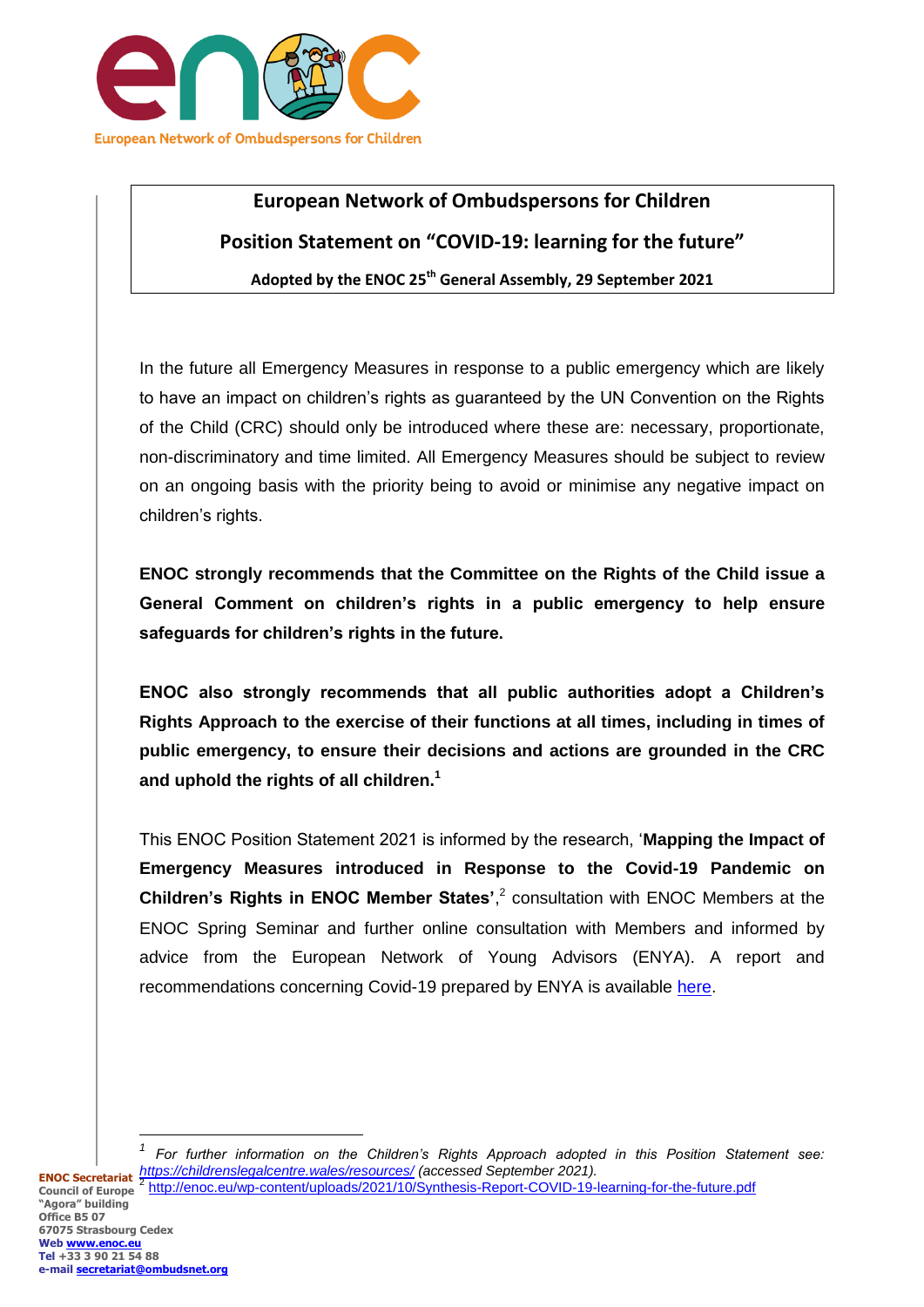

## **A CHILDREN'S RIGHTS APPROACH**

ENOC has applied five interrelated principles of a Children's Rights Approach to analyse the findings from our research on Emergency Measures introduced by ENOC Member States in response to Covid-19; and, as a framework for our recommendations for action by government, public and other authorities, to help ensure that children's rights are respected, protected and fulfilled in any public emergency. The five principles are:

- **Embedding children's rights:** children's rights should inform all decisions and actions. Our research on Emergency Measures in response to Covid-19 in ENOC Member States raises serious concerns that children's rights were not prioritised when Emergency Measures were being developed/introduced, and that as a result children's rights were adversely affected. An issue of particular concern is that Emergency Measures have significantly diminished opportunities to identify children at risk of violence or abuse, or for children to access help and protection.
- **Equality and Non-discrimination to children:** children must be treated equally and should not be adversely discriminated against on any grounds, at any time. Our research reveals that children as a population and specific groups of children - in particular children with additional learning needs, disabled children, children with a mental illness, children with mild to moderate mental health problems, children in care, asylum seeking children or child refugees, children of divorced or separated parents, and children in the child justice system - were more likely to be adversely affected by Emergency Measures in response to Covid-19.
- **Empowering the child:** children should be supported to exercise all of their rights, including through the provision of information, resources and opportunities. Our research reveals that the introduction of Emergency Measures in response to Covid-19 (in particular the closure of schools and other education institutions) led to fewer opportunities for children to exercise their rights, in particular their education rights, freedom of association and assembly, and to engage in play and leisure activities.
- **Participation of children in decision making:** children's views must be heard and given due weight in any decision-making process that directly or indirectly affects them. Our research raises serious concerns about the general lack of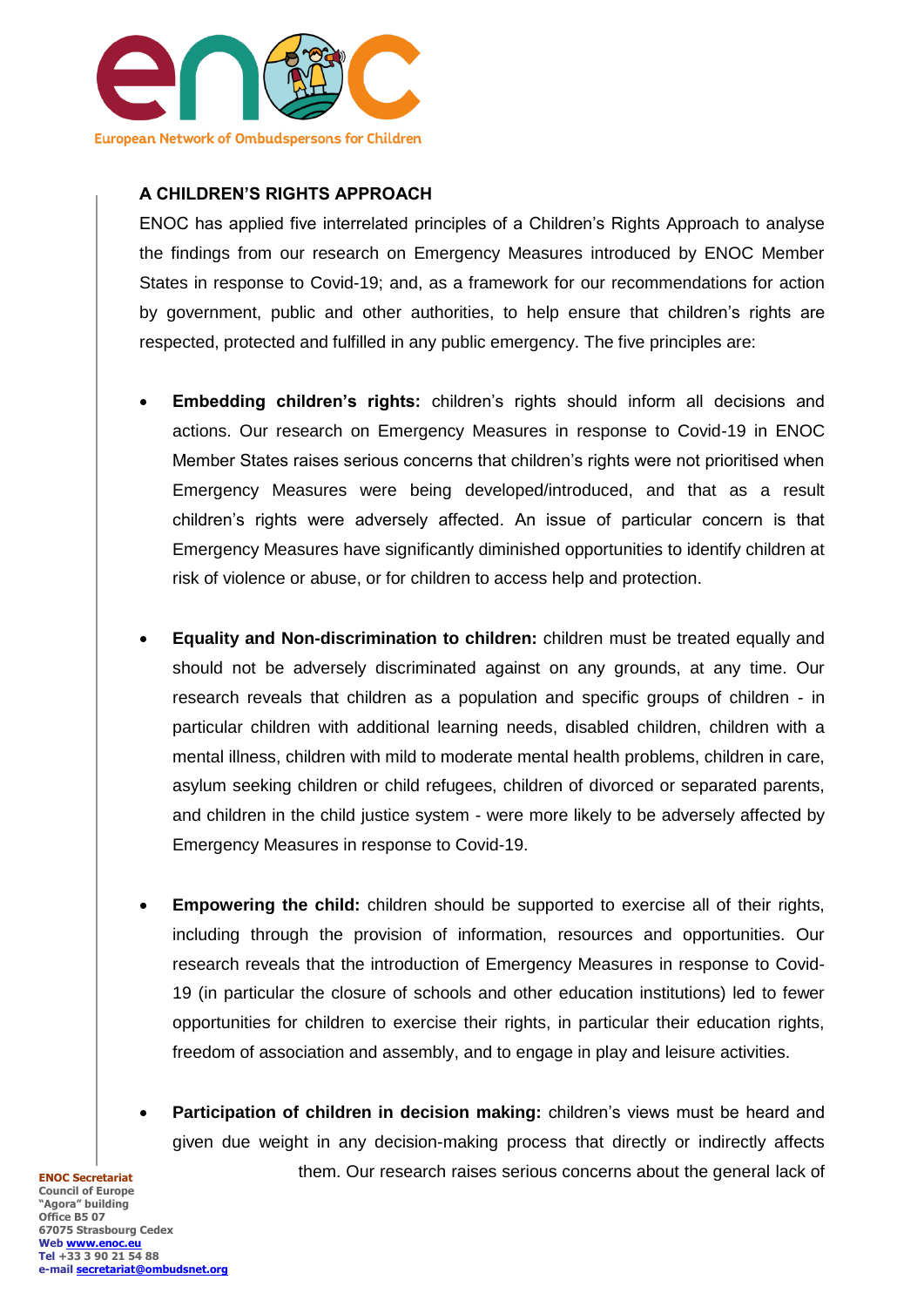

consultation with children about Emergency Measures in response to Covid-19, and the absence of participation by children as Emergency Measures were being developed.

 **Accountability to children:** government, public authorities and private sector organisations should be accountable to children for any decisions and actions which affect their rights. Our research strongly indicates that Emergency Measures in response to Covid-19 have had a largely negative impact on children's rights. However, it also demonstrates that accountability mechanisms that exist in ENOC Member States are often inadequate to enable children (or those who represent them) to effectively challenge the introduction of Emergency Measures. The research also reveals that monitoring of children's rights violations is often inadequate, e.g. a lack of data on violence against children.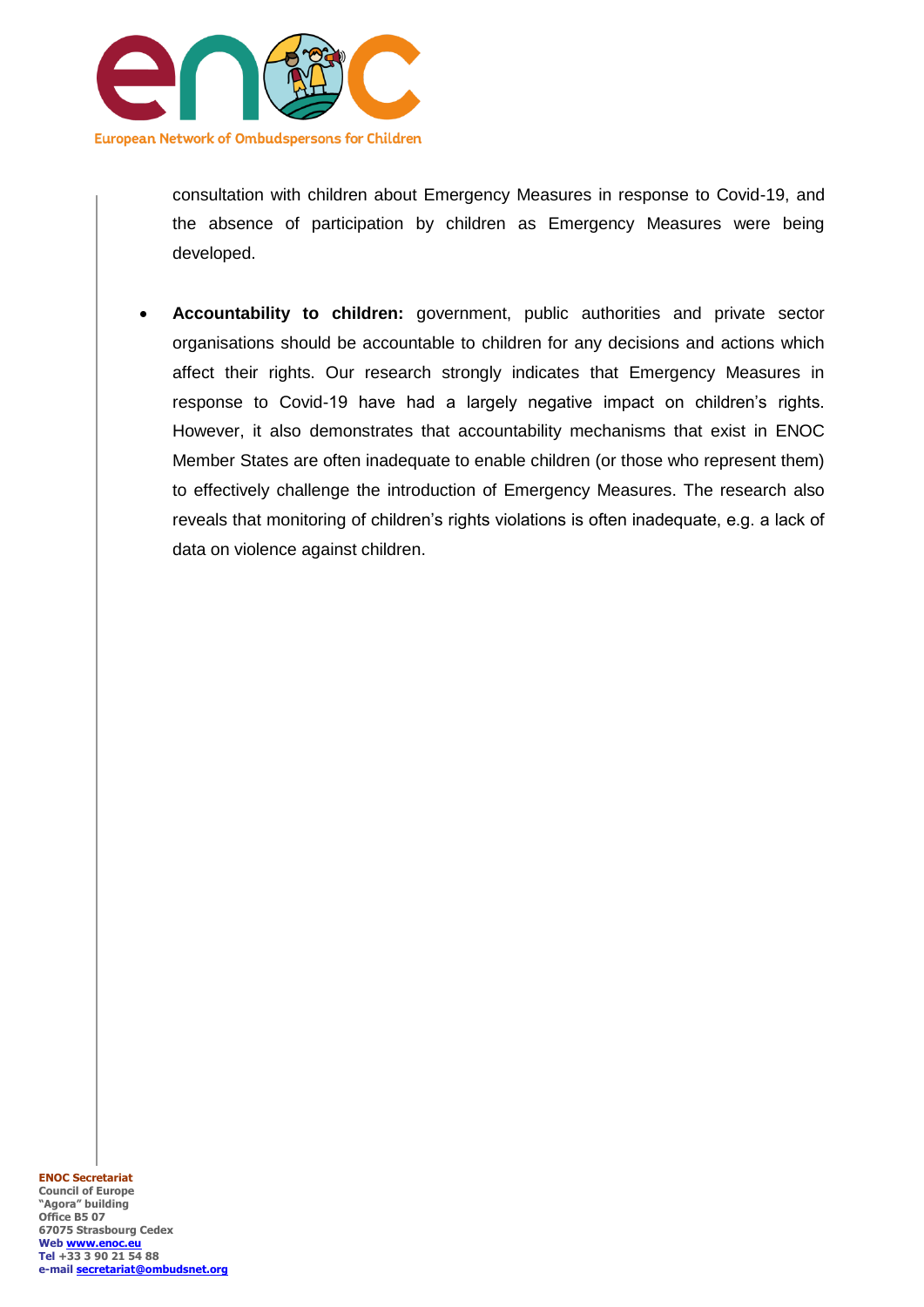

#### **RECOMMENDATIONS**

ENOC calls for international and European institutions, States, national, regional governments and local/municipal authorities and all other relevant authorities, and urges private sector bodies<sup>3</sup>, to adopt the following recommendations to ensure they respect, protect and fulfil children's rights in response to future public emergencies.

#### **Embed children's rights**

- **1. Embed children's rights in legislative, policy and budgetary decision-making, so that children's rights are given priority in decision-making at all times, including in times of public emergency.**
- a. Ensure that decision-makers at all levels act in compliance with the CRC at all times, including in times of public emergency.
- b. Ensure that a **Child Rights Impact Assessment** (CRIA<sup>4</sup>) is applied to all policy, legislation and Emergency Measures to determine whether they will have any negative impact on children, and in particular, on any group of children who are already in situations of vulnerability or disadvantage.
- c. CRIA must be conducted as part of the process of developing policy, legislation, Emergency Measures, so that the assessment is properly taken into account by policy makers and not applied retrospectively to fit the already made decision.
- d. Ensure that a CRIA is conducted on any existing plans for public emergencies or develop and publish an advance plan setting out how government and other public authorities will take account of and ensure maximum compliance with the CRC in public emergencies.
- e. Identify key individuals and/or establish a team with direct and cross-cutting responsibility (e.g., an inter-ministerial group) to protect and promote children's rights and draw on external expertise e.g. Child Specialist Advisers such as Children's Ombudspersons, to inform decision making at all times, including in times of public emergency.

 $\overline{\phantom{a}}$ <sup>3</sup> UN Committee on the Rights of the Child, *General comment No. 16 (2013) on State obligations regarding the impact of the business sector on children's rights\*, CRC/C/GC/16 2013* 

**ENOC Secretariat Council of Europe**  [Statement-on-CRIA-FV-1.pdf](http://enoc.eu/wp-content/uploads/2020/11/ENOC-2020-Position-Statement-on-CRIA-FV-1.pdf) accessed August 20214 See ENOC Common Frame of Reference for CRIA – A guide to carry out CRIA [http://enoc.eu/wp](http://enoc.eu/wp-content/uploads/2020/12/ENOC-Common-Framework-of-Reference-FV.pdf)[content/uploads/2020/12/ENOC-Common-Framework-of-Reference-FV.pdf](http://enoc.eu/wp-content/uploads/2020/12/ENOC-Common-Framework-of-Reference-FV.pdf) accessed August 2021; See ENOC Position Statement 2020 on CRIA: [http://enoc.eu/wp-content/uploads/2020/11/ENOC-2020-Position-](http://enoc.eu/wp-content/uploads/2020/11/ENOC-2020-Position-Statement-on-CRIA-FV-1.pdf)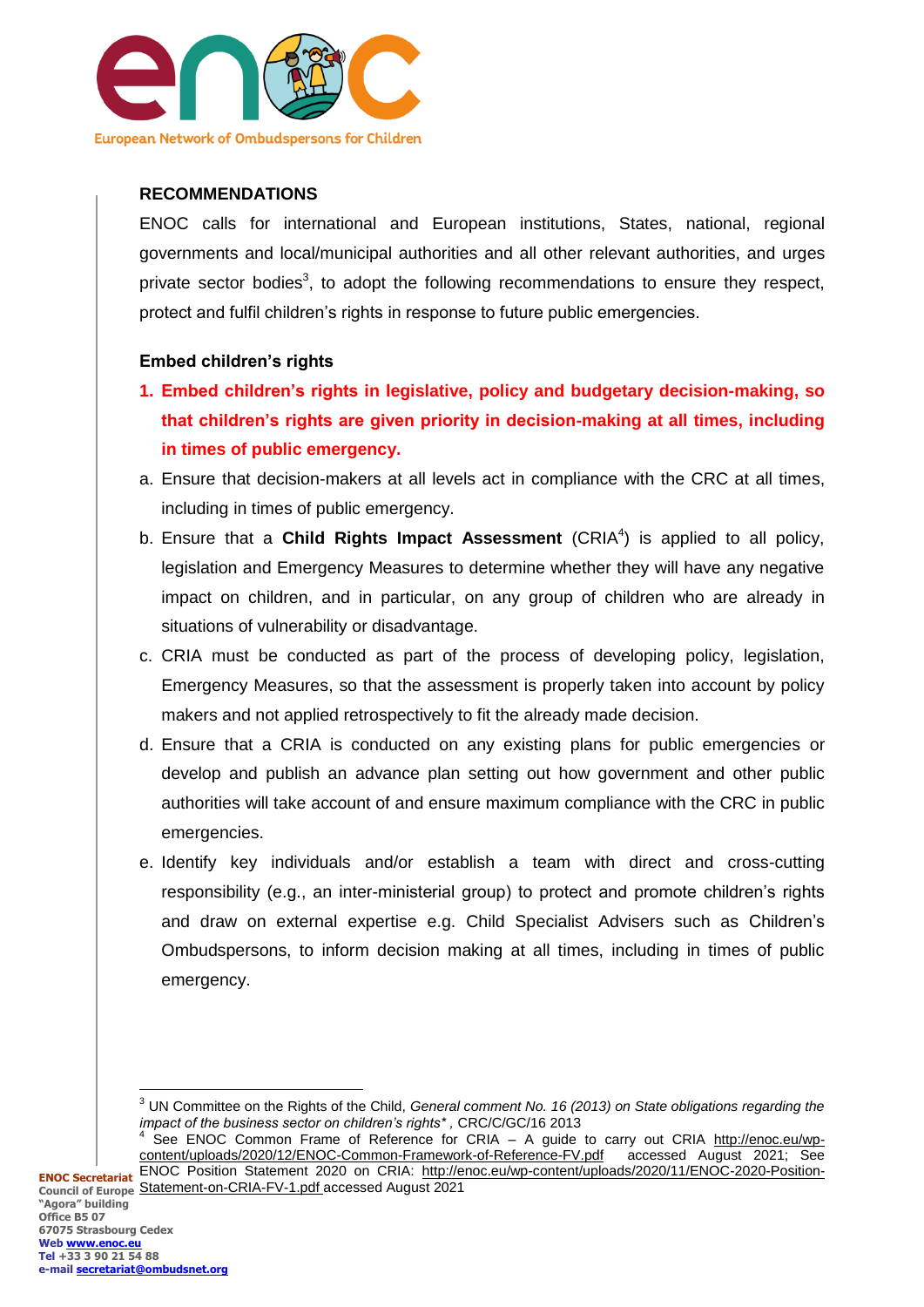

- f. Identify how resources will be safeguarded and allocated to the maximum extent possible to ensure children's rights are respected, protected and fulfilled in any public emergency.
- g. Ensure budget allocation is transparent and demonstrates the proportion of expenditure on children, at all times including in a public emergency.
- h. Ensure that the introduction of critical legislation that protects children's rights is not delayed, including in times of public emergency.
- i. Ensure that mitigation measures are in place so that education, social care, health care, civil and criminal justice, National Human Rights Institutions (NHRIs) and independent advocacy are available, acceptable, accessible and of good quality<sup>5</sup> to children in times of public emergency.
- j. Ensure investment and training is provided to all professionals that work with children, to identify and protect children who may be experiencing violence.
- k. Ensure all Response/Recovery Strategies consider their impact (using CRIA and CRIE) on children and specific groups of children and their rights.
- l. Ensure investment in education, social care and health services (including mental health), and guarantee intersectoral support for all children and in particular vulnerable children, making sure all services are available, acceptable, accessible and of good quality during a public emergency.

## **Equality and non-discrimination**

- **2. Ensure that decisions and actions at all levels do not adversely discriminate against children and/or specific groups of children at any time, including in times of public emergency.**
- a. Introduce legislation and policy to prevent discrimination against children at any time.
- b. Require action to be taken, including the allocation of additional resources and special assistance to remove or mitigate any predicted discriminatory impact of any Emergency Measures on children and/or on groups of children.
- c. Establish robust mechanisms to gather data on the impact and experiences of children (including disaggregated data on different groups of children) in times of public emergency and ensure that relevant data (quantitative and qualitative) is available to inform the development of Emergency Measures.

**ENOC Secretariat Council of Europe the Availability, Accessibility, Acceptability, Quality framework.**  $\overline{a}$ 5 See UN Committee on the Rights of the Child, *General comment No. 15 on the right of the child to the enjoyment of the highest attainable standard of health* CRC/C/15/2013 paras 113-116 for a full description of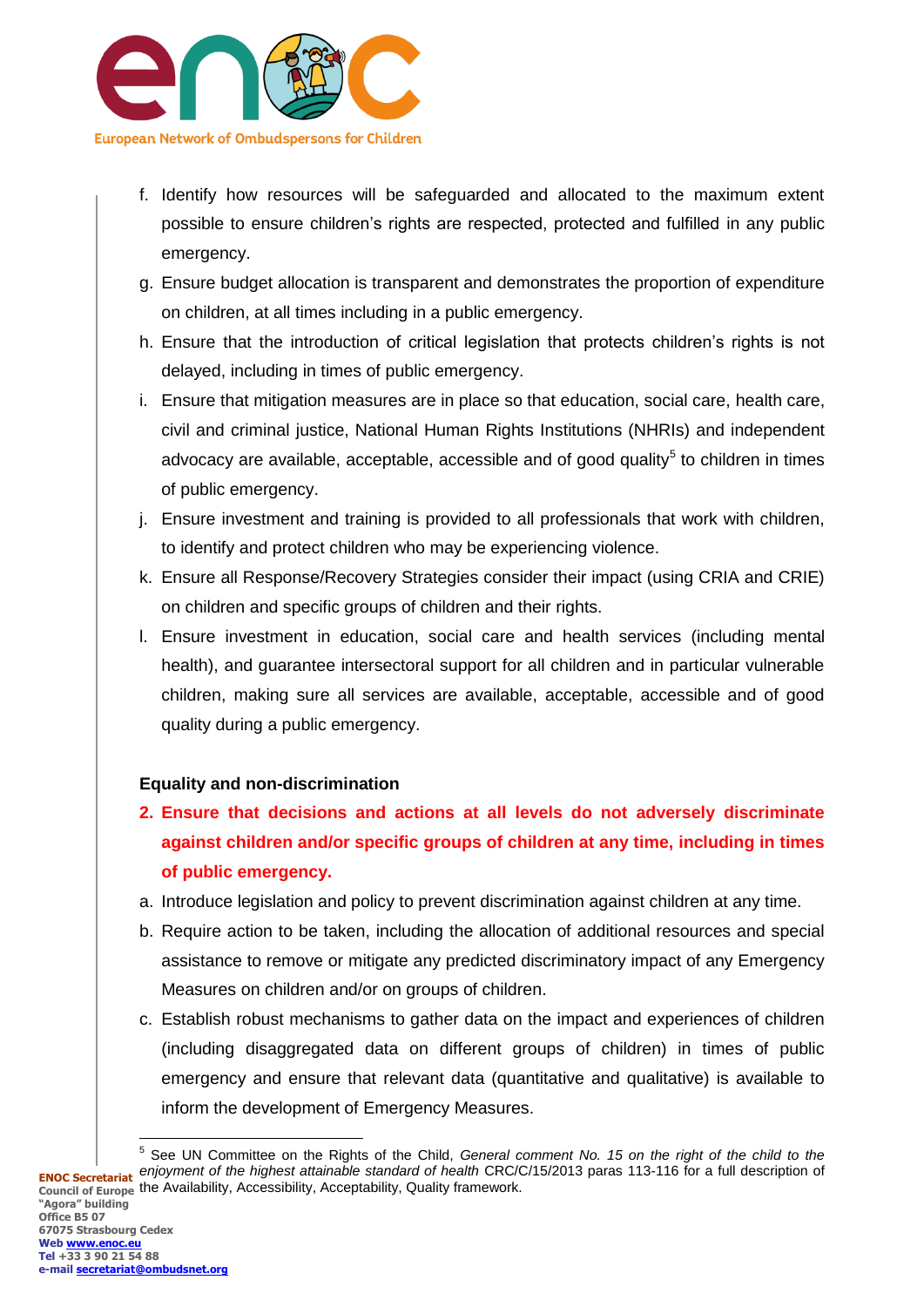

- d. Ensure that available information about any public emergency does not discriminate against children, or groups of children, by presenting them as a 'problem' to be addressed by Emergency Measures.
- e. Ensure that any Public Inquiry (or other public examination) into the impact of a public emergency or Emergency Measures takes into account the impact on children and children's rights, including the reasons for any adverse discriminatory impact on children or groups of children.
- f. Where there are improvements in practice and service delivery in response to a public emergency, these should be retained and built upon, rather than reverting to the situation that existed before the public emergency.

#### **Empower children**

- **3. Enhance children's knowledge and understanding of their rights, through education and information so that children can exercise and take advantage of their rights, including in times of public emergency.**
- a. Ensure that education curricula for children of all ages include education on human rights and children's rights, and mechanisms to claim and enforce rights, including how Children's Ombudspersons protect rights in particular jurisdictions.
- b. Take all reasonable steps to ensure that schools (and other education institutions) remain open and accessible to all children, and that any school closures are as a measure of absolute last resort and are reversed as soon as possible.
- c. Take all reasonable steps to ensure that spaces where children socialise and play remain open and accessible to all children, and that any closures are as a measure of absolute last resort and are reversed as soon as possible.
- d. Where schools (and other education institutions) are closed, provide uninterrupted substitute and high quality adapted education services (including therapeutic and support services) accessible to all children, including children with additional learning needs.
- e. Prioritise and support children from disadvantaged situations so that they have the knowledge, skills, equipment and infrastructure (e.g., broadband) to access and make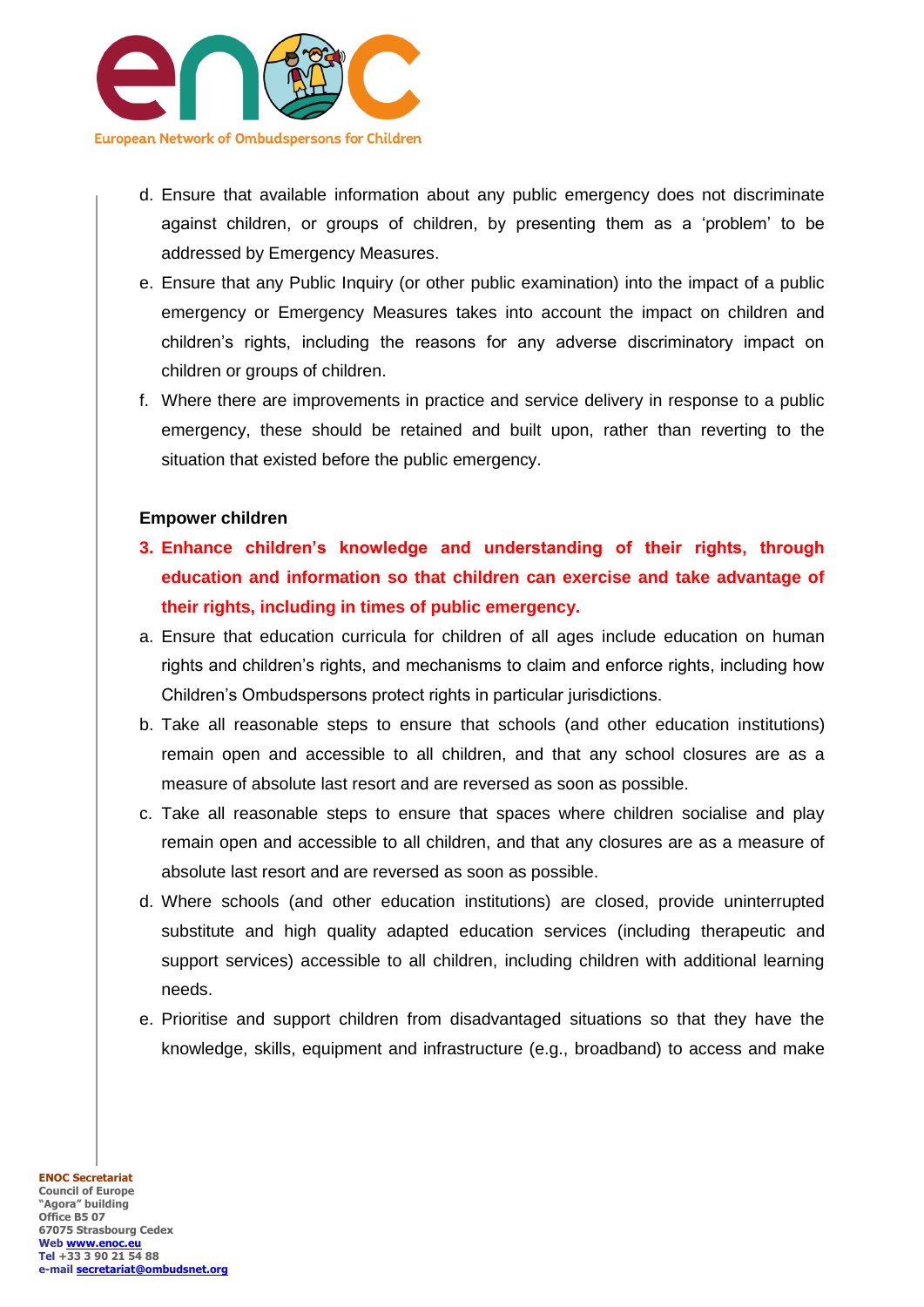

effective and safe use of the digital environment (including raising awareness of the risks, e.g. cyber-bullying or sexual exploitation), $6$  including times of public emergency.

- f. Provide children with accessible, age-appropriate and reliable information (from a trusted source) about any public emergency, so that all children are able to make choices and exercise their rights.
- g. Provide children with accessible and age-appropriate information on independent human rights institutions, advocacy services and professional legal advice, and ensure these services remain available to all children at all times.

#### **Participation in decision-making**

- **4. Ensure that children's views are heard and given due weight in any decisionmaking process that directly or indirectly affects them, so that their views are fully taken into account in times of public emergency.**
- a. Introduce mechanisms<sup>7</sup> to support children to meaningfully participate in the development of all policy and legislation, including Emergency Measures.
- b. Ensure Children's Ombudspersons can continue to act as independent champions for children, to speak out and advocate on their behalf during times of public emergency.
- c. Where physical meeting spaces are unavailable to children, establish safe 'virtual spaces' for children to discuss common concerns and issues during any public emergency.<sup>8</sup>
- d. Consult with children during and after a public emergency so that their experiences inform CRIA, CRIE and crisis response plans as well as national recovery strategies.
- e. Carry out regular assessment of children's participation across all functions and ensure that this is robust and available in times of public emergency.
- f. Establish mechanisms where children from different backgrounds can contribute their views and experiences to inform governmental responses to public emergencies.
- g. Allocate and identify resources in budgets to support children's meaningful participation in times of public emergency.

 $\overline{a}$ 

<sup>6</sup> See ENOC Statement on Children's Rights in the Digital Environment [http://enoc.eu/wp](http://enoc.eu/wp-content/uploads/2019/10/ENOC-2019-Statement-on-Childrens-Rights-in-the-Digital-Environment.pdf)[content/uploads/2019/10/ENOC-2019-Statement-on-Childrens-Rights-in-the-Digital-Environment.pdf](http://enoc.eu/wp-content/uploads/2019/10/ENOC-2019-Statement-on-Childrens-Rights-in-the-Digital-Environment.pdf) accessed

August 2021<br><sup>7</sup>For example, see Lundy's Participation Model: Lundy, L. 'Voice is not enough, conceptualising Article 12 of the United Nations Convention on the Rights of the Child', *British Educational Research Journal* (2007) 33/6, 937

ENOC Secretariat [content/uploads/2019/10/ENOC-2019-Statement-on-Childrens-Rights-in-the-Digital-Environment.pdf](http://enoc.eu/wp-content/uploads/2019/10/ENOC-2019-Statement-on-Childrens-Rights-in-the-Digital-Environment.pdf) accessed <sup>8</sup>See ENOC Statement on Children's Rights in the Digital Environment [http://enoc.eu/wp-](http://enoc.eu/wp-content/uploads/2019/10/ENOC-2019-Statement-on-Childrens-Rights-in-the-Digital-Environment.pdf)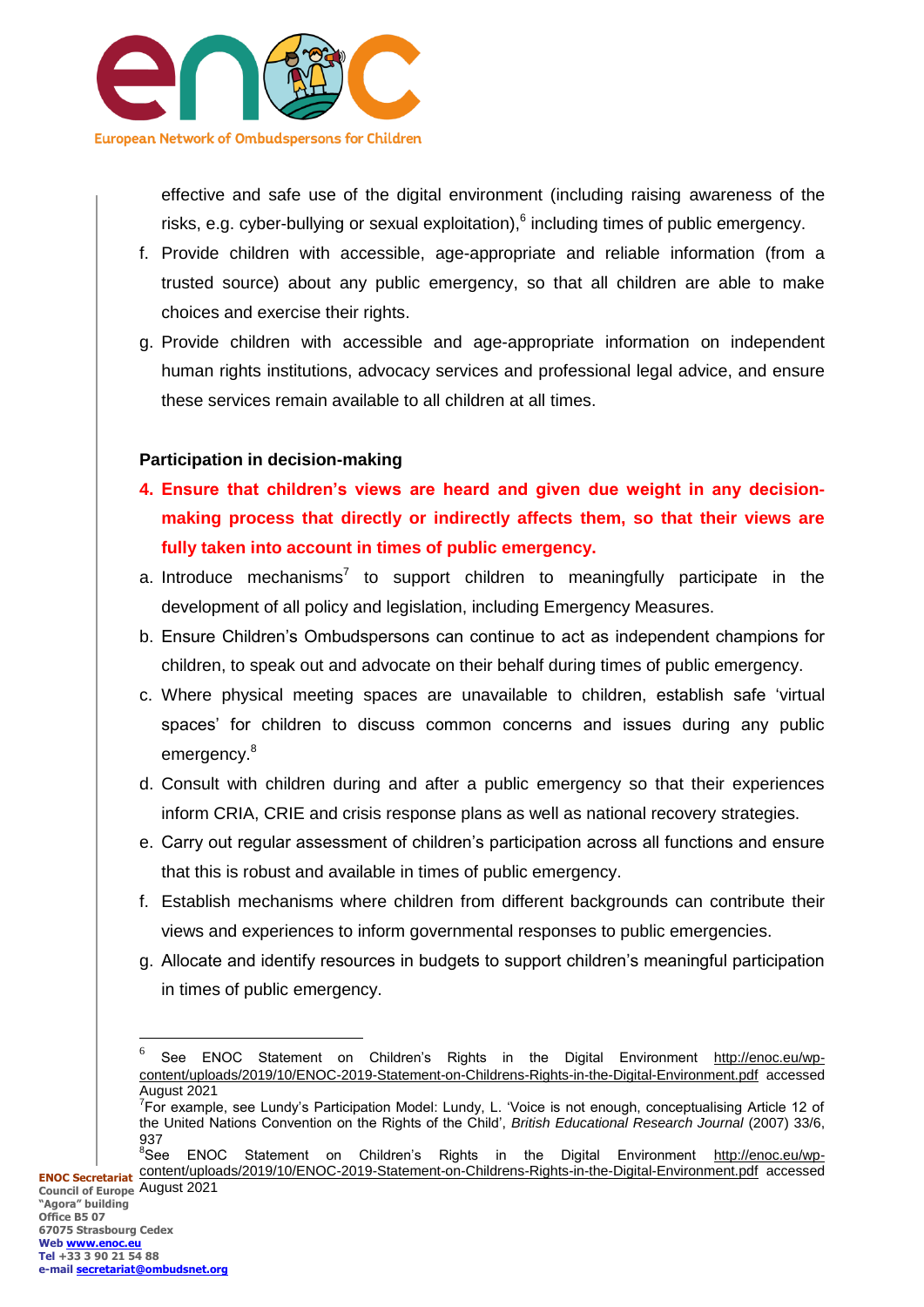

# **Accountability**

- **5. Ensure that government at all levels and public organisations are accountable for how they comply with children's rights at all times, including in times of public emergency.**
- a. Carry out children's rights monitoring against children's rights indicators, and commit to children's rights benchmarks, including during times of public emergency.
- b. Publish regular reports on performance against children's rights indicators during times of public emergency and disseminate the findings.
- c. Encourage independent monitoring (e.g. by Children's Ombudspersons and children) including during times of public emergency.
- d. Ensure Children's Ombudspersons can continue to hold governments to account to respect, protect and fulfil children's rights in times of public emergency.
- e. Ensure all institutions where children (e.g. children in care, young offenders, asylum seekers and refugees, disabled children, children with complex mental health conditions etc.) reside are continuously monitored against children's rights indicators, especially during times of public emergency.
- f. Ensure that the family, as the environment for the growth and well-being of children, is afforded the necessary protection and assistance in a public emergency.
- g. Provide children with accessible and age-appropriate information on the process for making complaints, and ensure this process is accessible and child-friendly (and on the role of Children's Ombudspersons) to promote and protect rights, and that these remain available during times of public emergency.
- h. Provide children with accessible and age-appropriate information on the process for holding government and public authorities to account for violation of their rights, and how to obtain a remedy (where available) and ensure that these processes are childfriendly and accessible and remain available during times of public emergency.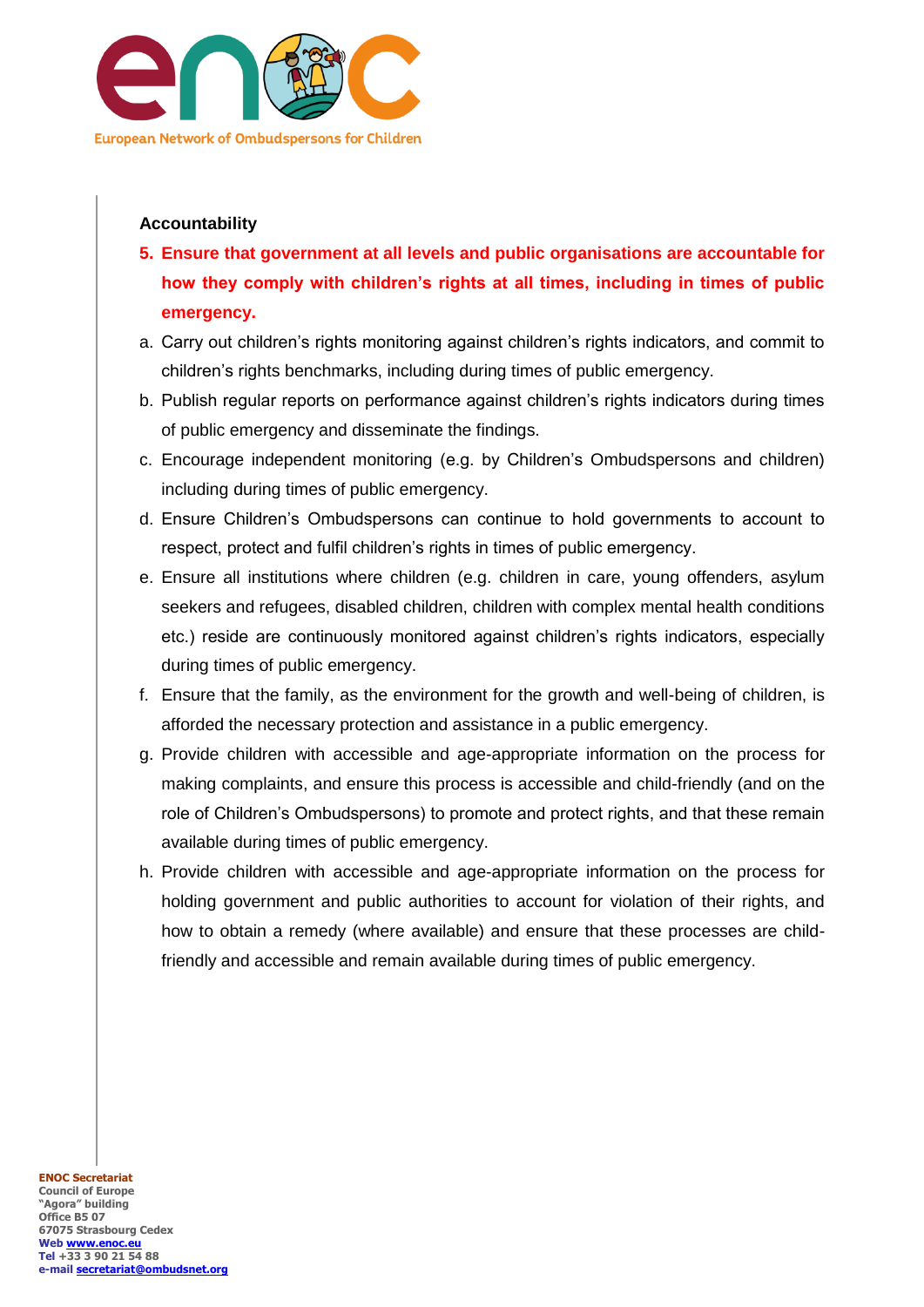

**APPENDIX - Summary of findings from the ENOC Synthesis Report** *'Mapping the impact of Emergency Measures introduced in response to the COVID-19 pandemic on children's rights in ENOC Member States'***. 9**

# **The impact of Emergency Measures in general**

- In jurisdictions where respondents received complaints from children and their representatives (91% of respondents) there was a significant increase in the number of complaints received during the pandemic.
- There have been a number of negative impacts on children's rights arising from Emergency Measures.
- The main areas of negative impact are: education rights; mental health; violence against children; the impact on children's right to play and children's right to an adequate standard of living and children's contact with their families.
- When Emergency Measures were introduced, governments in many (but not all) ENOC jurisdictions failed to take account of children's rights.
- There is evidence that governments learned lessons from the pandemic and are increasingly taking children's rights into account.

In a majority of jurisdictions Emergency Measures were identified as having had a negative impact on children's rights in relation to:

- Education.
- Play and leisure.
- Mental health.
- Physical health.
- An adequate standard of living.
- Violence against children.
- Discrimination against children.
- Civil rights and freedoms.
- General measures of implementation.

**The impact of Emergency Measures: In thematic areas used for the purposes of State party reporting to the Committee on the Rights of the Child**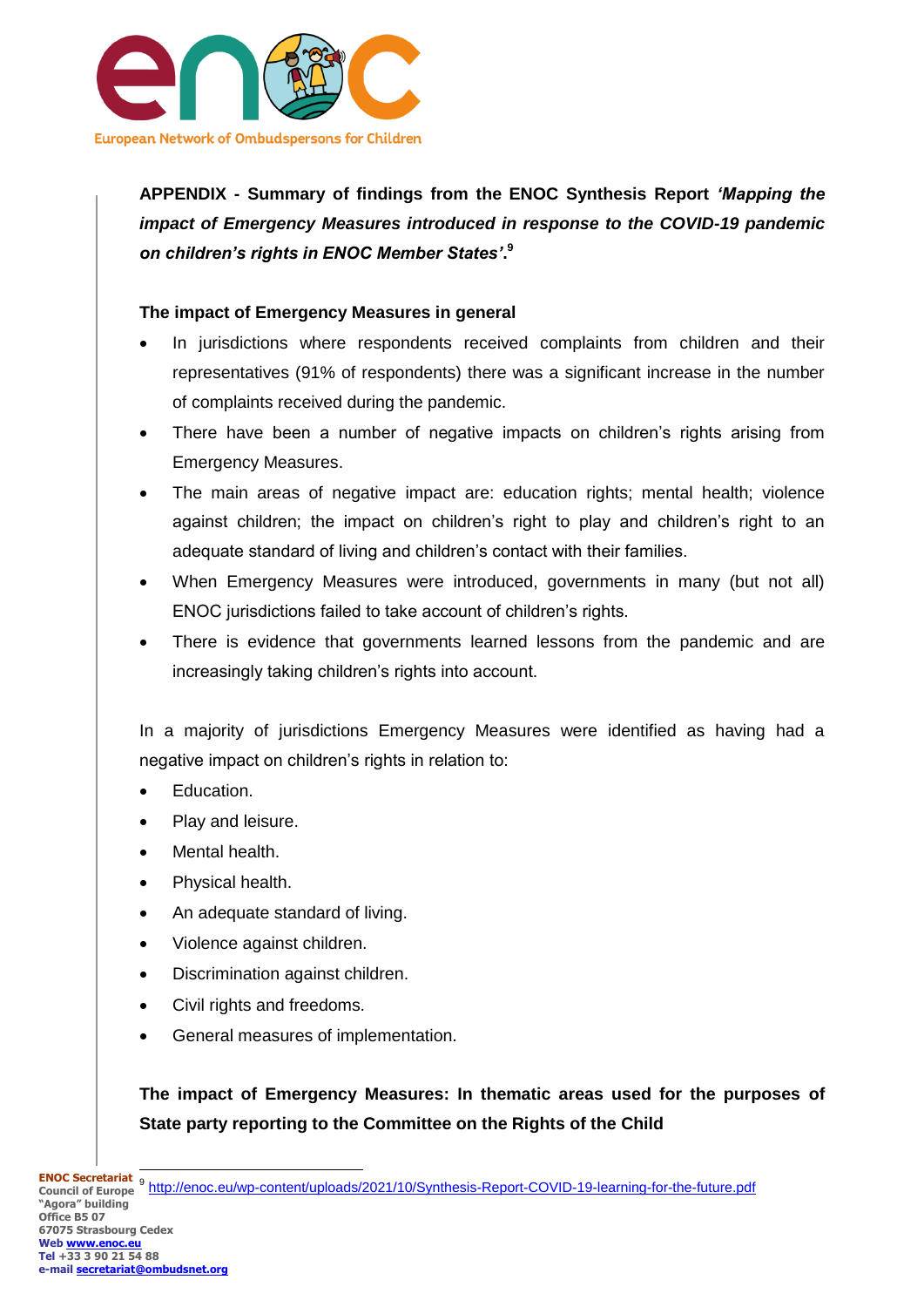

## **General Measures of Implementation of the CRC (GMI)**:

- Emergency Measures have had a negative impact on the General Measures of Implementation.
- National planning and coordination of implementation of children's rights have been adversely affected by Emergency Measures.
- There has been a general lack of attention to children's rights as a guide to decisionmaking on Emergency Measures.
- Children or child specialist advisers have largely been excluded from decisions about Emergency Measures.
- Children already seen as 'vulnerable' are more likely to be severely affected or disproportionately discriminated against as a consequence of the impact of Emergency Measures on GMIs.
- Some governments have taken steps to effectively minimise the negative impact of Emergency Measures on GMI, including: the introduction of advice and phone lines targeted at children, Covid-19 Testing made available, an increase in support for education in the digital environment, and the allocation of additional funds to support children and their families in greatest need.
- Scrutiny by Children's Ombudspersons is often key to minimising the impact of Emergency Measures on GMI.

## **General Principles of the CRC**:

- Emergency Measures have had a negative impact on the General Principles of the CRC.
- Many groups of children have been disproportionately affected by Emergency Measures, in particular, children with additional learning needs, disabled children, children with mental illness, children with mild to moderate mental health problems, children in care, asylum seekers and refugees, children of divorced or separated parents, and children in the child justice system.
- Children were not treated as a specific audience for the purposes of consultation, or the dissemination of information about the pandemic.
- Children have been treated as objects of the Emergency Measures rather than as participants in their making.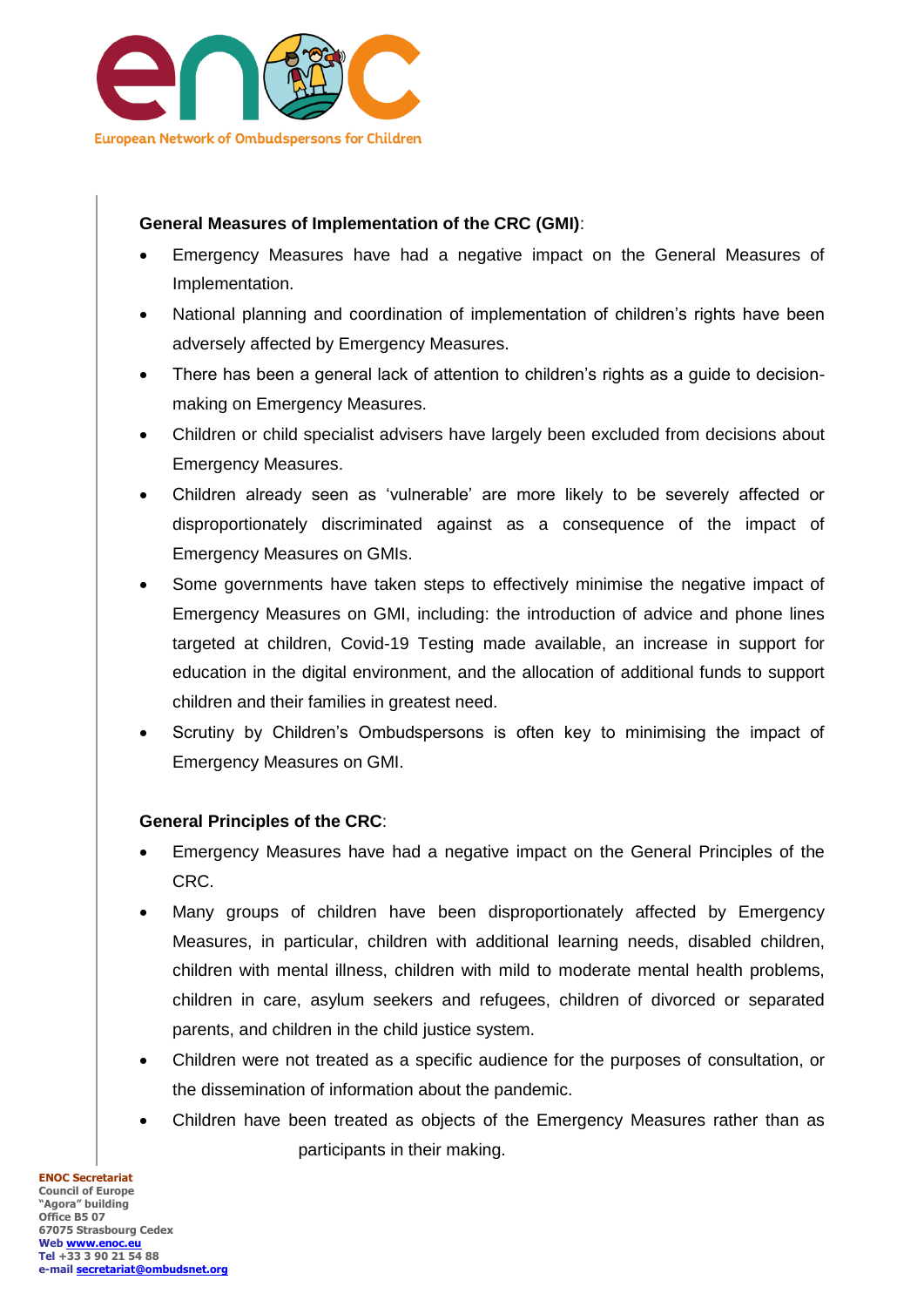

- The pandemic has highlighted inequalities between groups of children.
- The General Principles were not prioritised in the development of Emergency Measures, but this has improved as the pandemic has unfolded, including as a result of scrutiny and intervention by Children's Ombudspersons, Parliamentary Committees and Non-Governmental Organisations (NGOS)
- Some governments have taken steps to effectively minimise the negative impact of Emergency Measures on General Principles.

#### **Civil Rights and Freedoms**:

- Emergency Measures have had a negative impact on children's civil rights and freedoms, in particular on children's freedom of assembly, and the right to privacy and protection of image.
- Freedom of association and assembly has been restricted, as many children, at various stages of the pandemic were only able to meet online.
- There has been a disproportionate negative impact on children with additional learning needs and disabled children.
- Some institutions, such as care homes and juvenile offender institutions, have restricted children's movements during the pandemic, which in some instances is identified as a risk to children's mental health.
- A 'digital divide' means some children are unable to access the online space.
- For some children the move to online 'assembly' offers more opportunities to exercise the right to assembly.
- There is concern at the lack of regulations to safeguard children's privacy and information rights online.

#### **Violence Against Children**:

- Emergency Measures have had a negative impact on violence against children.
- There is significant concern that children are at an increased risk of experiencing domestic abuse, online abuse, general abuse and neglect, and sexual exploitation.
- Disabled children, children with additional learning needs and children in care are seen as becoming more vulnerable, with some children being at greater risk of abuse and/neglect.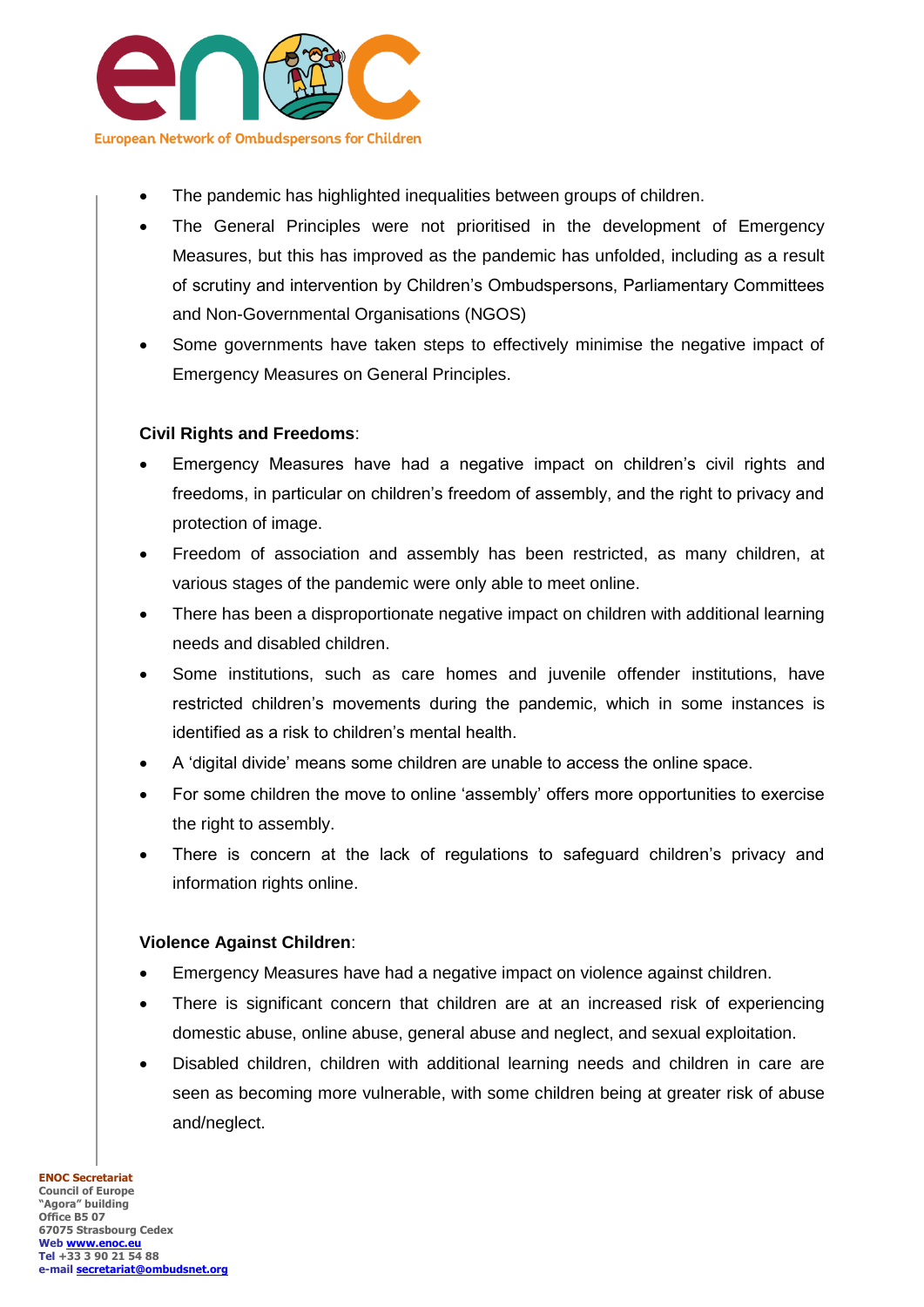

- There is evidence that girls are at greater risk of increased violence or abuse.
- Data on violence against children is often inadequate, making it difficult to determine the actual impact of Emergency Measures.
- In many jurisdictions, governments struggled to maintain services to protect children who may be at significant risk of harm.
- Increased time spent at home means many children have been exposed to increased levels of violence without the sanctuary of school as an escape.
- Children's use of the internet while at home confinement means children have been exposed to an increased risk of cyberbullying or online sexual abuse/exploitation.
- Telephone helplines and online services were of crucial importance to give children the option to seek help where they are at risk of or experiencing abuse.
- Some jurisdictions continued services for those at risk of violence, for example keeping schools open to vulnerable children.

## **Family Environment and Alternative Care**:

- Emergency Measures have had a negative impact on children's rights in relation to family environment and alternative care.
- Particular issues of concern are: reduced support for parents and childcare services; children being deprived of their family environment; children being separated from their parents; reduced contact with incarcerated parents; and, restrictions on family reunification.
- There has been a disproportionate negative impact on children in care, disabled children, and children with divorced or separated parents.
- Working parents across jurisdictions were left with no childcare options when schools were closed. Working parents had to care for their children, support online schooling and continue their working commitments, placing pressure on families and children, particularly those already vulnerable due to pre-existing disadvantage.
- Steps taken to support working families include financial aid, and in some jurisdictions, nurseries, kindergartens etc. were kept open to provide childcare: especially for parents working in essential services.
- Children in institutional or foster care had contact with family members and social work visits limited or in some instances terminated.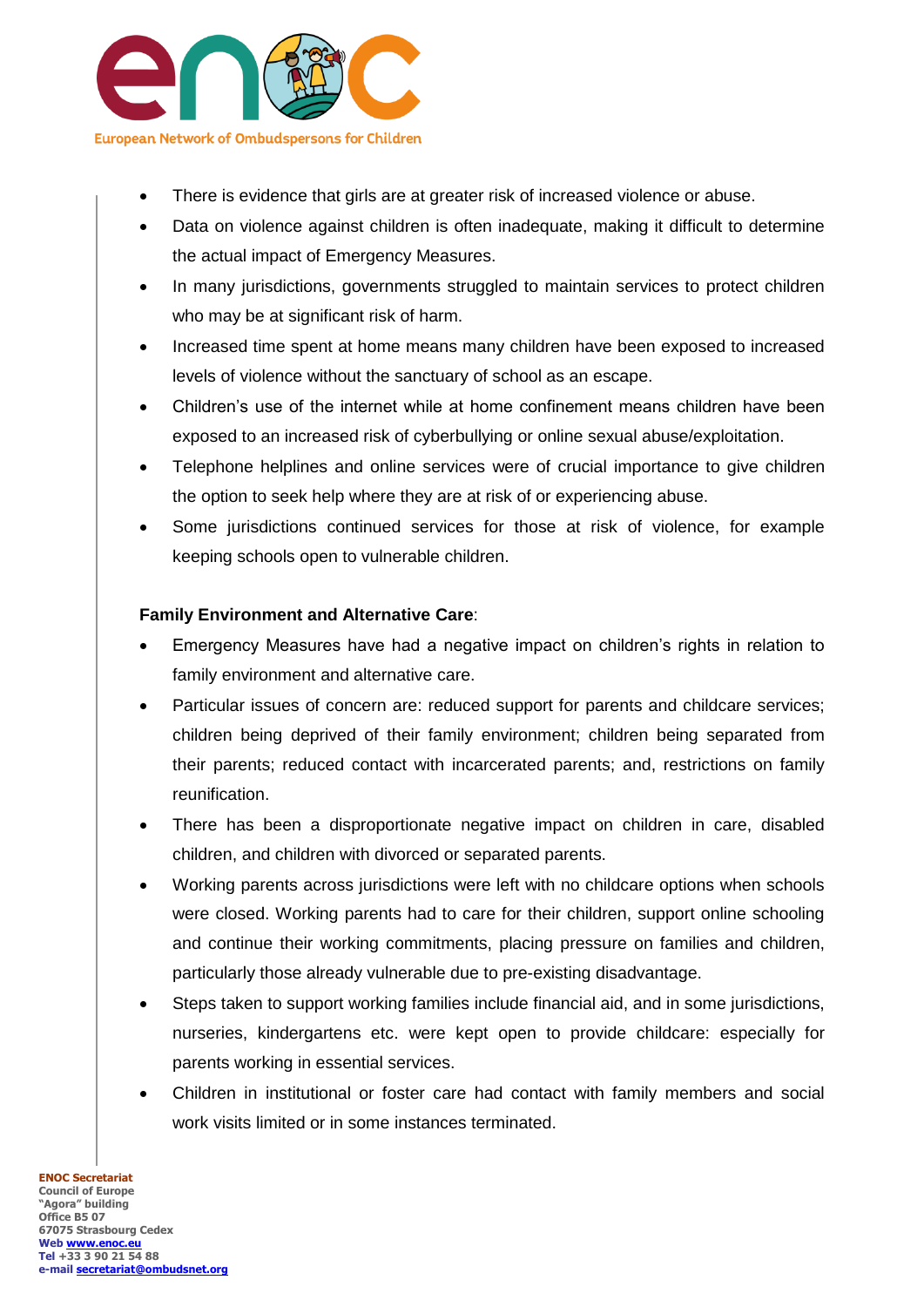

- Children were also reported to be unable to visit parents who were incarcerated.
- As the pandemic progressed, some governments took steps to ensure regular contact with family members, including facilitating contact via online services.
- Across many jurisdictions, children of divorced or separated parents at the start of the pandemic were not able to have contact with both parents.
- As the pandemic progressed, some governments made it clear that children must be able to have contact with both parents.

#### **Health and Welfare**:

- Emergency Measures have had a negative impact on children's rights in relation to the health and welfare of children.
- Particular issues of concern are: children's mental health; children's physical health, their ability to access mental health services and general health services; children's access to sexual health services; and, food security.
- There has been a disproportionate negative impact on disabled children, children with mild to moderate mental health problems, children with mental illness and children with additional learning needs.
- Child health services have been reduced, terminated or re-deployed in response to the pandemic.
- Children's mental health is of particular concern due to restrictions on movements, confinement to the home, not being in school and reduced opportunities to play and meet up with friends.
- Children's level of depression, anxiety and emotional distress was noted to have increased across many jurisdictions at a time when children most needed access to mental health services.
- The impact of the pandemic on the economy is seen as pushing many families into precarious financial situations with a resulting negative impact on children's standard of living and food security.
- Many jurisdictions changed legislation in support of a basic income, job retention schemes and moratorium on rent.
- Additionally, scrutiny by Children's Ombudspersons, phone helplines and online services as well as the allocation of additional funding were the main steps taken to attempt to reduce the negative impact.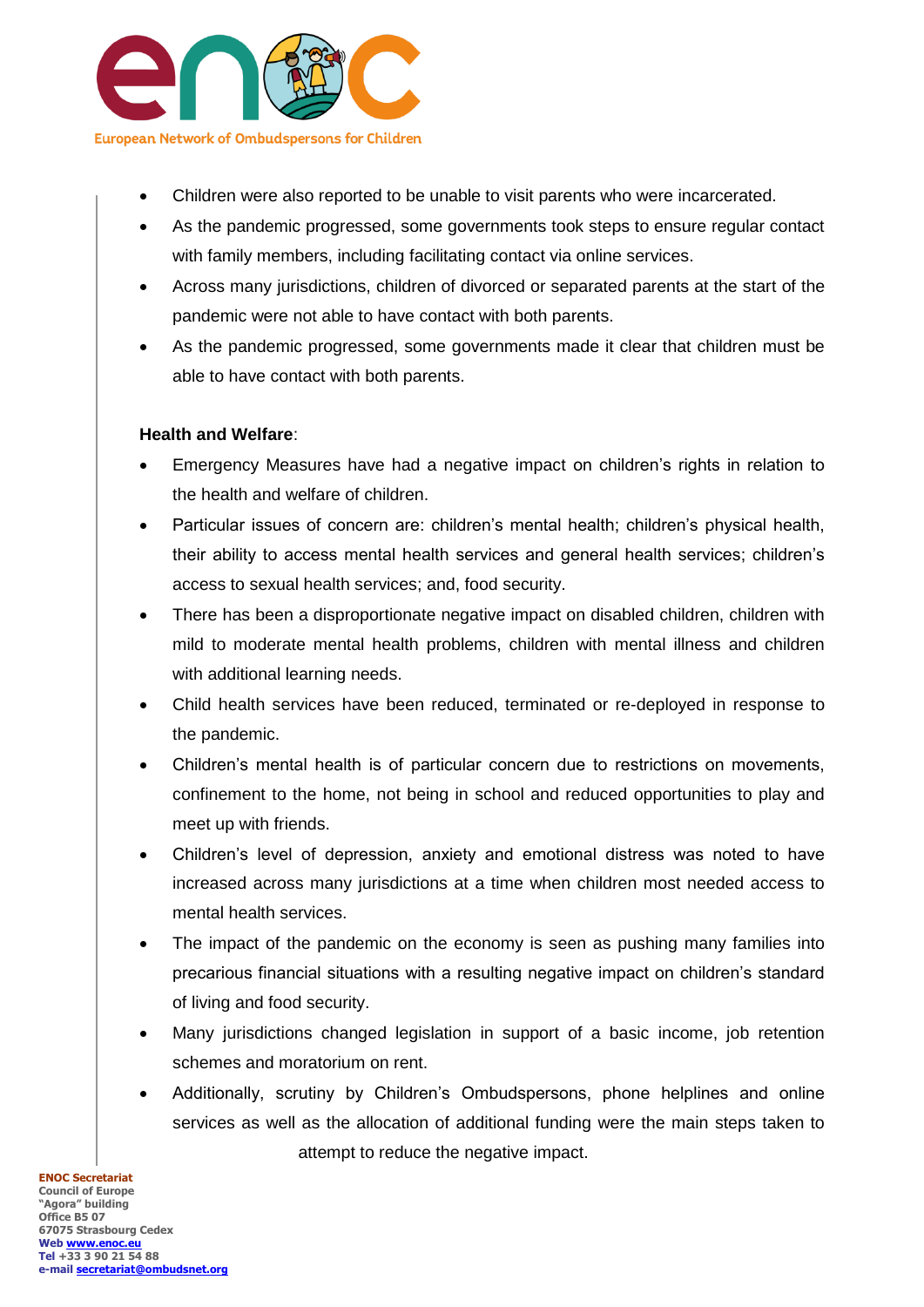

## **Education, Play and Leisure**:

- Emergency Measures, and in particular school closures, have had a negative impact on children's rights in relation to education, play, leisure and cultural life.
- There are concerns about reduced access to education at all levels: secondary education; primary education; early childhood education; vocational training; and higher education.
- There has been a disproportionate negative impact on children with additional learning needs, disabled children, children with mental illness, children with mild to moderate health problems and children in care.
- Although some jurisdictions switched to on-line learning, not all jurisdictions were prepared to do this effectively at the beginning of the pandemic.
- The 'digital divide' became increasingly apparent as the pandemic progressed, with many children unable to access online learning because of limited or no access to the internet or no access to technological devices.
- In a majority of jurisdictions, online services, allocation of additional funding and resources specifically targeted at vulnerable groups of children to respond to digital poverty were steps taken as well as interventions by Children's Ombudspersons.
- Some jurisdictions prioritised the re-opening of schools as soon as possible, while in other jurisdictions schools were kept open for vulnerable children.
- Restrictions on the use of indoor and outdoor space, and sports activities, as well as the limitations placed on opportunities to spend leisure time in out-of-school clubs, teams etc, have all adversely affected the right to play, leisure and recreation.
- There are concerns about the impact of limitations on the right to play etc on children's mental health and overall development.
- In some jurisdictions the reopening of playgrounds was prioritised, while in other jurisdictions, efforts were made to share play activities online and to distribute play resource packs or permitted children of certain ages to meet in groups to play.

#### **Special Protection Measures of the CRC**:

- Emergency Measures have had a negative impact on special protection measures.
- Particular issues of concern are: a negative impact on physical and psychological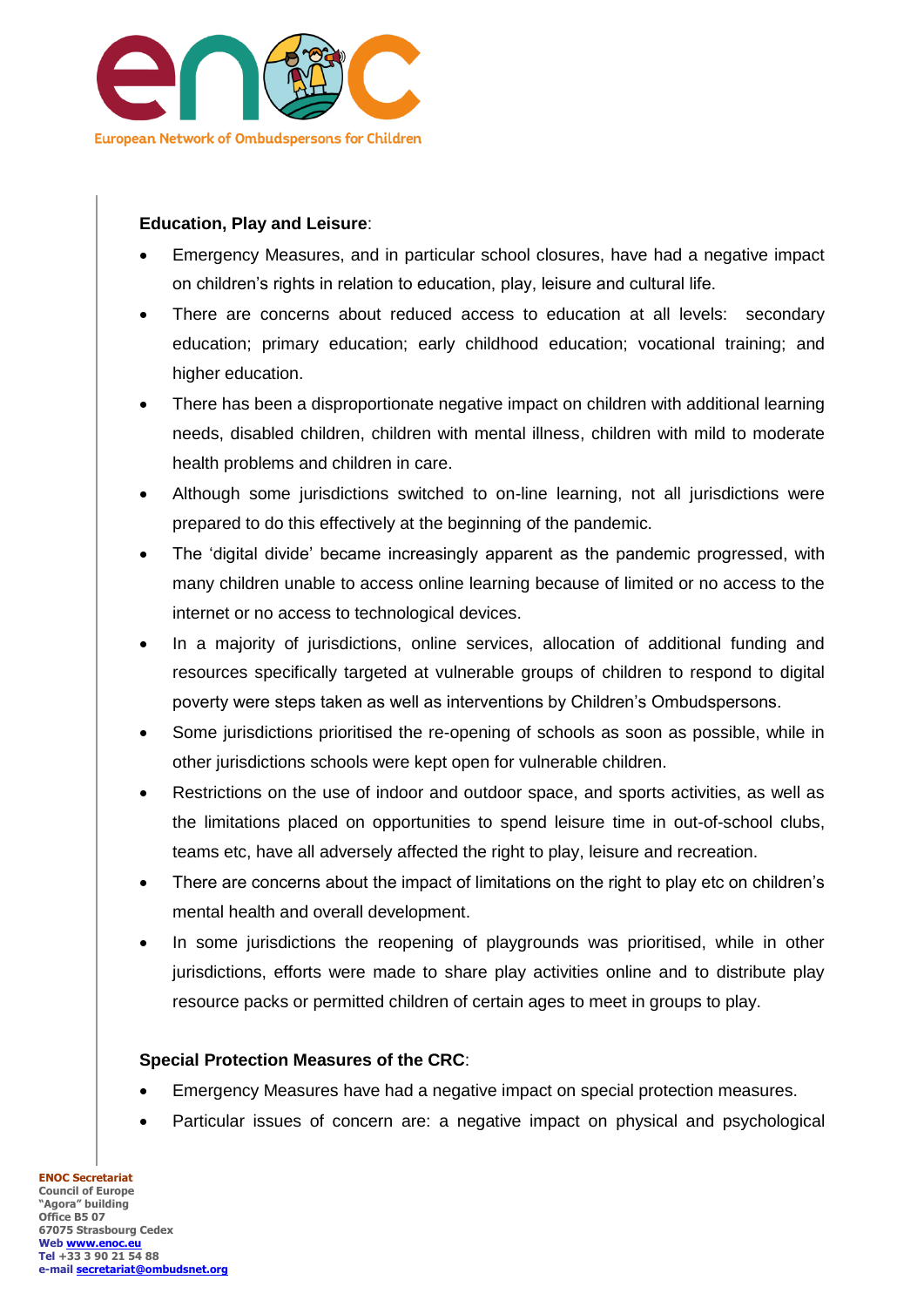

recovery and social integration following abuse or trauma; the right to a fair trial; and deprivation of liberty.

- There has been a disproportionate negative impact on children in the child justice system and children with mental illness.
- There have been delays in court proceedings and a backlog in the child justice system in many jurisdictions.
- There are concerns that during the pandemic children denied their liberty are being kept in isolation and denied access to lawyers, and that deprivation of liberty is not seen as a last resort in some jurisdictions.
- Some jurisdictions have taken steps to ensure that children are only being remanded to custody as a last resort, or time spent in detention reduced.

## **Taking account of children's rights as Emergency Measures were developed**

Child Rights Impact Assessment (or impact analysis) (CRIA) is recognised by the UN Committee on the Rights of the Child amongst the General Measures of Implementation for the CRC, in accordance with the provisions of Article 4. CRIA is a systematic assessment and communication of the likely impact of a proposal or measure on the rights of children and a mechanism through which to consider how children's rights are affected by the decisions and actions of governments, institutions, and others in the areas of law, policy, and practice. CRIA is therefore an opportunity to amend a proposal before it is implemented to mitigate or remove any adverse impact on children's rights.

- CRIA on Emergency Measures was carried out by a minority of governments.
- Where CRIA was carried out, this was mostly undertaken too late in the development of Emergency Measures.
- CRIAs on Emergency Measures were not informed by relevant quantitative or qualitative evidence and even where relevant evidence was available, this was not always taken into account.
- CRIAs on Emergency Measures did not involve children or young people.
- CRIAs on Emergency Measures were not properly resourced.
- There was evidence from some jurisdictions that CRIA contributed to positive change but not until later in the pandemic.